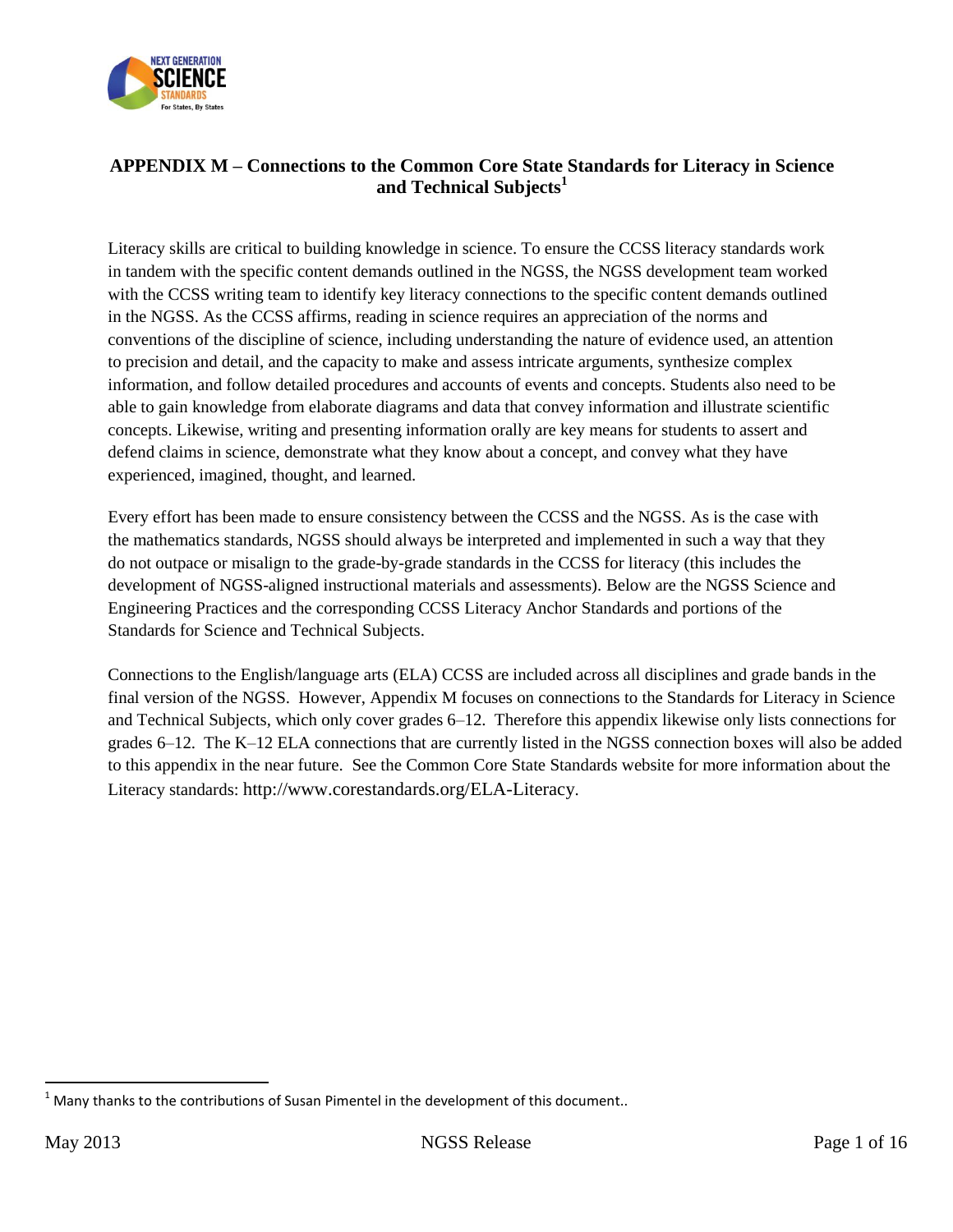

#### **Science and Engineering Practice: Asking Questions and Defining Problems** Students at any grade level should be able to ask questions of each other about the texts they read, the features of the phenomena they observe, and the conclusions they draw from their models or scientific investigations. For engineering, they should ask questions to define the problem to be solved and to elicit ideas that lead to the constraints and specifications for its solution. (NRC *Framework* 2012, p. 56) **Supporting CCSS Literacy Anchor Standards and Relevant Portions of the Corresponding Standards for Science and Technical Subjects Connection to Science and Engineering Practice CCR Reading Anchor #1:** Read closely to determine what the text says explicitly and to make logical inferences from it; cite specific textual evidence when writing or speaking to support conclusions drawn from the text. • RST.6-8.1: "...support analysis of science and technical texts." **RST.9-10.1**: "…support analysis of science and technical texts, attending to the precise details of explanations or descriptions." **RST.11-12.1**: "…support analysis of science and technical texts, attending to important distinctions the author makes and to any gaps or inconsistencies in the account." Evidence plays a critical role in the kinds of questions asked, information gathered, and findings reported in science and technical texts. The notion of close reading in Reading Standard 1 emphasizes the use of asking and refining questions in order to answer them with evidence that is either explicitly stated or implied. **CCR Reading Anchor #7:** Integrate and evaluate content presented in diverse formats and media, including visually and quantitatively, as well as in words. **RST.6-8.7**: "Integrate quantitative or technical information expressed in words in a text with a version of that information expressed visually (e.g., in a flowchart, diagram, model, graph, or table)." **RST.9-10**.7: "Translate quantitative or technical information expressed in words in a text into visual form (e.g., a table or chart) and translate information expressed visually or mathematically (e.g., in an equation) into words. **RST.11-12.7**: "…evaluate multiple sources of information presented in diverse formats and media (e.g., quantitative data, video, multimedia) in order to address a question or solve a problem." Scientists and engineers present data in a myriad of visual formats in order to reveal meaningful patterns and trends. Reading Standard 7 speaks directly to the importance of asking questions about and evaluating data presented in different formats. **CCR Reading Anchor #8:** Delineate and evaluate the argument and specific claims in a text, including the validity of the reasoning as well as the relevance and sufficiency of the evidence. • RST.6-8.8: "Distinguish among facts, reasoned judgment based on research findings, and speculation..." **RST.9-10.8**: "Assess the extent to which the reasoning and evidence in a text support the author's claim or a recommendation for solving a scientific or technical problem." **RST.11-12.8**: "Evaluate the hypotheses, data, analysis, and conclusions in a science or technical text, verifying the data when possible and corroborating or challenging conclusions with other sources of information." Challenging or clarifying scientific hypotheses, arguments, experiments or conclusions—and the evidence and premises that support them—are key to this practice. Reading Standard 8 emphasizes evaluating the validity of arguments and whether the evidence offered backs up the claims logically.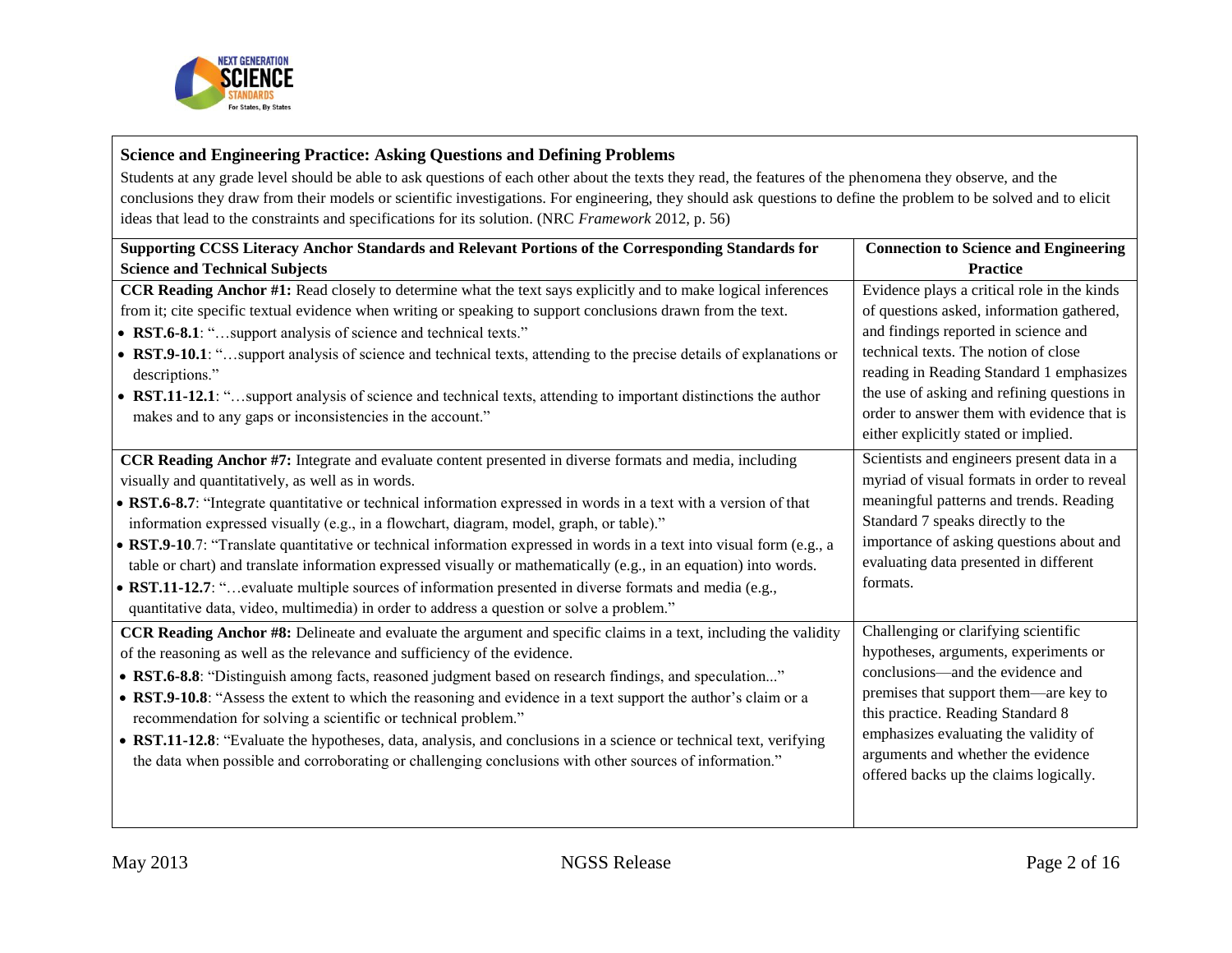

| <b>CCR Writing Anchor #7:</b> Conduct short as well as more sustained research projects based on focused questions,    | Generating focused questions and well-       |
|------------------------------------------------------------------------------------------------------------------------|----------------------------------------------|
| demonstrating understanding of the subject under investigation.                                                        | honed scientific inquiries are key to        |
| • RST.6-8.7: "answer a question (including a self-generated question)generating additional related, focused            | conducting investigations and defining       |
| questions that allow for multiple avenues of exploration."                                                             | problems. The research practices reflected   |
| • RST.9-12.7: " narrow or broaden inquiry when appropriate"                                                            | in Writing Standard 7 reflect the skills     |
|                                                                                                                        | needed for successful completion of such     |
|                                                                                                                        | research-based inquiries.                    |
| <b>CCR Speaking &amp; Listening Anchor #1:</b> Prepare for and participate effectively in a range of conversations and | The ability to pose relevant questions,      |
| collaborations with diverse partners, building on others' ideas and expressing their own clearly and persuasively.     | clarify or elaborate on the ideas of others  |
| • SL.8.1: "Posespecific questions by making comments that contribute to the discussion"                                | or request information from others are       |
| • SL.9-10.1: " posing and responding to questions that relate the current discussion to broader themes or larger       | crucial to learning and conducting           |
| ideas"                                                                                                                 | investigations in science class. Speaking    |
| • SL.11-12.1: " posing and responding to questions that probe reasoning and evidence"                                  | and Listening Standard 1 speaks directly     |
|                                                                                                                        | to the importance of asking and refining     |
|                                                                                                                        | questions to clarify ideas that generate     |
|                                                                                                                        | solutions and explanations.                  |
| <b>CCR Speaking &amp; Listening Anchor #3:</b> Evaluate a speaker's point of view, reasoning, and use of evidence and  | Evaluating the soundness of a speaker's      |
| rhetoric.                                                                                                              | reasoning and evidence concerning            |
| • SL.8.3: "evaluating the soundness of the reasoning and sufficiency of the evidence, and identifying when             | scientific theories and concepts through a   |
| irrelevant evidence is introduced."                                                                                    | series of inquiries teaches students to be   |
| • SL.9-10.3: "identifying fallacious reasoning or exaggerated or distorted evidence."                                  | discriminating thinkers. Speaking and        |
| • SL.11-12.3: "assessing the stance, premises, links among ideas, word choice, points of emphasis."                    | Listening Standard 3 directly asserts that   |
|                                                                                                                        | students must be able to critique a point of |
|                                                                                                                        | view from the perspective of the evidence    |
|                                                                                                                        | provided and reasoning advanced.             |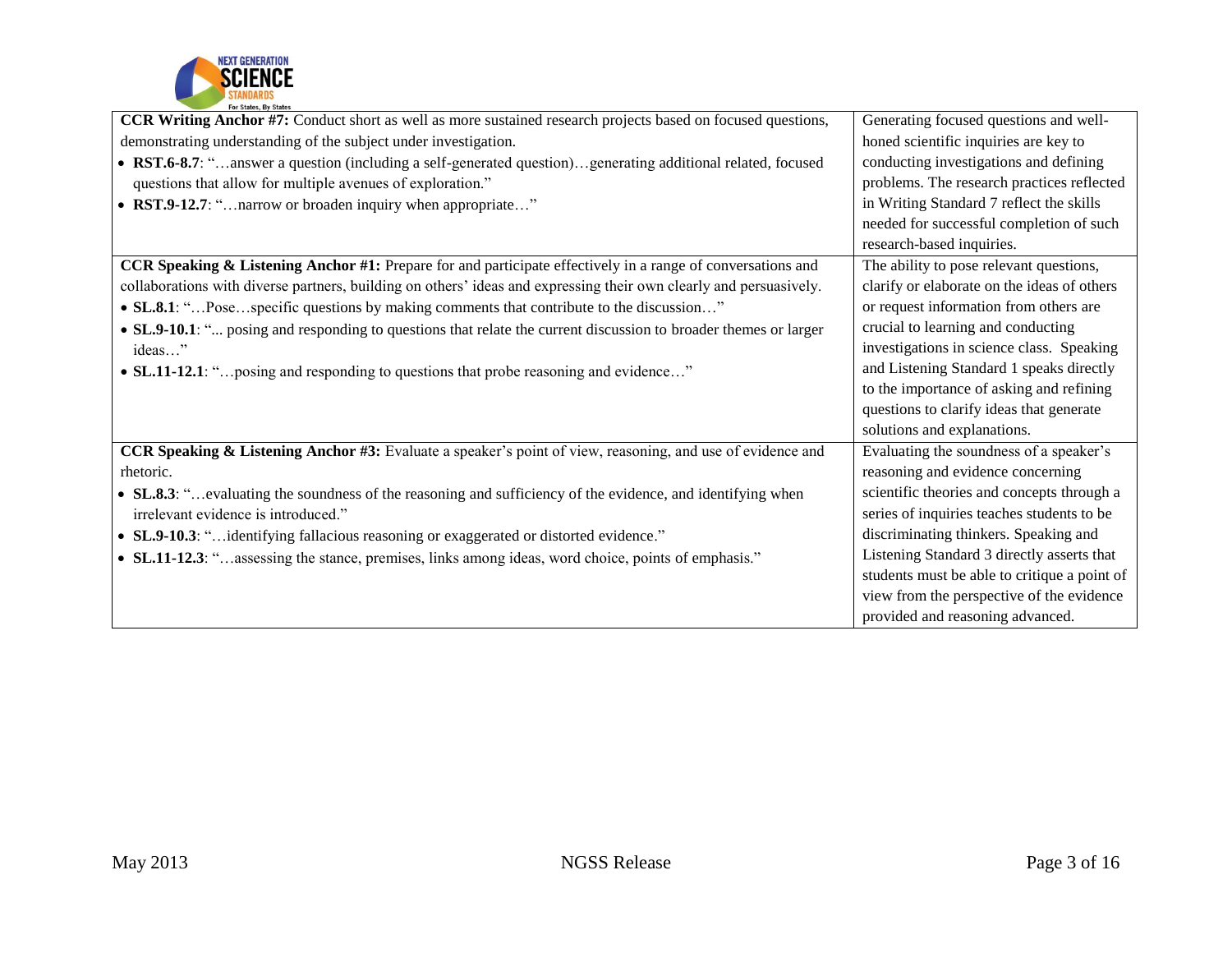

# **Science and Engineering Practice: Planning and Carrying Out Investigations**

Students should have opportunities to plan and carry out several different kinds of investigations during their K-12 years. At all levels, they should engage in investigations that range from those structured by the teacher—in order to expose an issue or question that they would be unlikely to explore on their own (e.g., measuring specific properties of materials)—to those that emerge from students' own questions. (NRC *Framework*, 2012, p. 61)

| Supporting CCSS Literacy Anchor Standards and Relevant Portions of the Corresponding Standards for                                                                                                                                                                                                                                                                                                                                                                                                                                                                                                       | <b>Connection to Science and Engineering</b>                                                                                                                                                                                                                                                                                    |
|----------------------------------------------------------------------------------------------------------------------------------------------------------------------------------------------------------------------------------------------------------------------------------------------------------------------------------------------------------------------------------------------------------------------------------------------------------------------------------------------------------------------------------------------------------------------------------------------------------|---------------------------------------------------------------------------------------------------------------------------------------------------------------------------------------------------------------------------------------------------------------------------------------------------------------------------------|
| <b>Science and Technical Subjects</b>                                                                                                                                                                                                                                                                                                                                                                                                                                                                                                                                                                    | <b>Practice</b>                                                                                                                                                                                                                                                                                                                 |
| CCR Reading Anchor #3: Analyze how and why individuals, events, or ideas develop and interact over the course<br>of a text.<br>• RST.6-8.3: "Follow precisely a multistep procedure when carrying out experiments, taking measurements, or<br>performing technical tasks."<br>• RST.9-10.3: "Follow precisely a complex multistep procedure when carrying out experiments, taking<br>measurements, or performing technical tasks, attending to special cases or exceptions defined in the text."<br>• RST.11-12.3: "Follow precisely a complex multistep procedure when carrying out experiments, taking | Systematic investigations in the field or<br>laboratory lie at the heart of scientific<br>inquiry. Reading Standard 8 emphasizes<br>the importance of accuracy in carrying<br>out such complex experiments and<br>procedures, in following a course of<br>action that will provide the best evidence<br>to support conclusions. |
| measurements, or performing technical tasks; analyze the specific results based on explanations in the text."<br><b>CCR Writing Anchor #7:</b> Conduct short as well as more sustained research projects based on focused questions,<br>demonstrating understanding of the subject under investigation.                                                                                                                                                                                                                                                                                                  | Planning and carrying out investigations<br>to test hypotheses or designs is central to<br>scientific and engineering activity. The<br>research practices reflected in Writing<br>Standard 7 reflect the skills needed for<br>successful completion of such research-<br>based inquiries.                                       |
| <b>CCR Writing Anchor #8:</b> Gather relevant information from multiple print and digital sources, assess the credibility<br>and accuracy of each source, and integrate the information while avoiding plagiarism.<br>• WHST.6-8.8: " quote or paraphrase the data and conclusions of others"<br>• WHST.9-10.8: "assess the usefulness of each source in answering the research question"<br>• WHST.11-12.8: " assess the strengths and limitations of each source in terms of the specific task, purpose, and<br>audience"                                                                              | Collecting relevant data across a broad<br>spectrum of sources in a systematic<br>fashion is a key element of this scientific<br>practice. Writing Standard 8 spells out<br>the importance of gathering applicable<br>information from multiple reliable<br>sources to support claims.                                          |
| CCR Speaking & Listening Anchor #1: Prepare for and participate effectively in a range of conversations and<br>collaborations with diverse partners, building on others' ideas and expressing their own clearly and persuasively.<br>• SL.8.1: "Come  having read or researched material under study; explicitly draw on that preparation by referring to<br>evidence on the topic, text, or issue to probe and reflect on ideas under discussion define individual roles as                                                                                                                             | Carrying out investigations in<br>collaborative settings is crucial to<br>learning in science class and engineering<br>settings. Speaking and Listening                                                                                                                                                                         |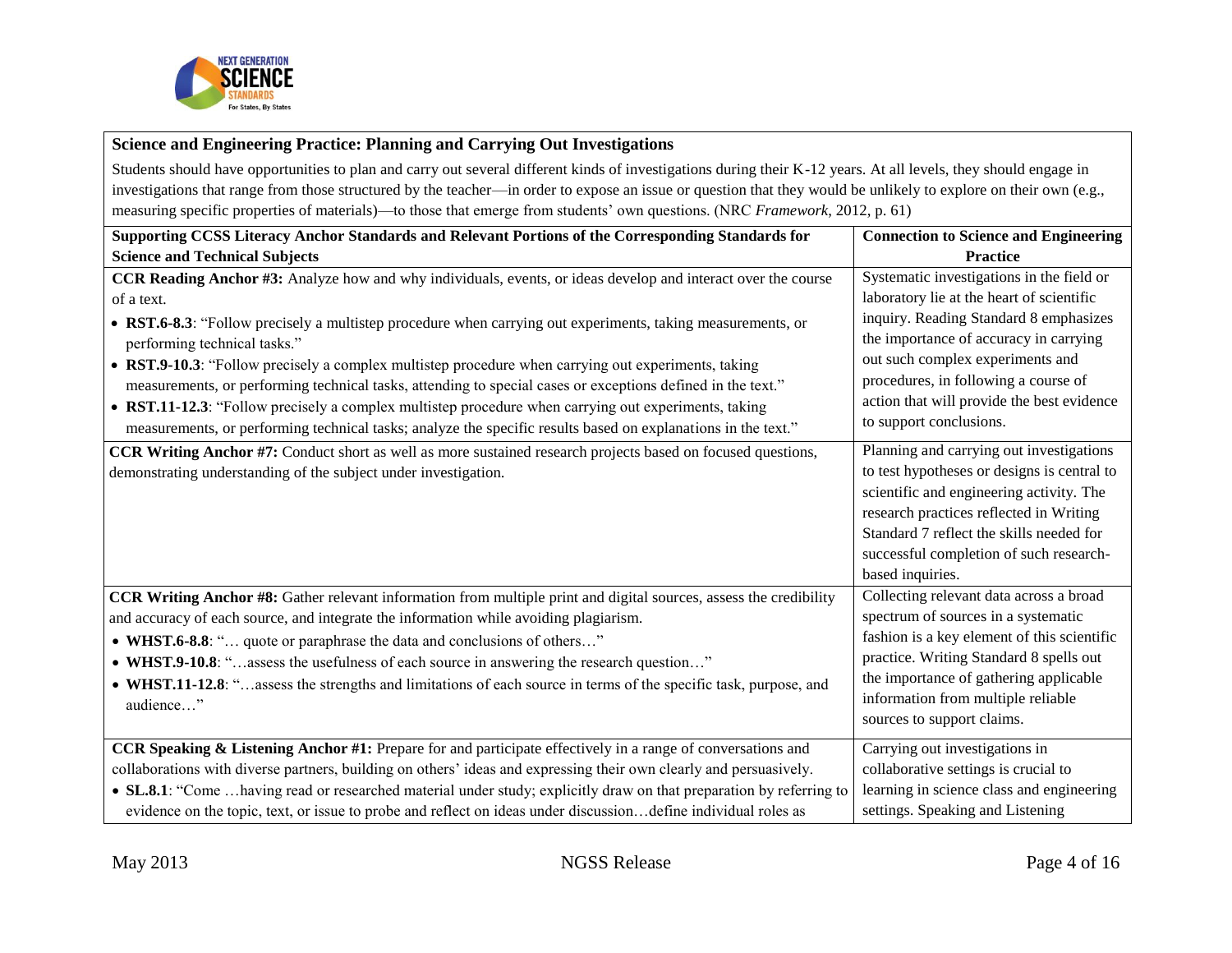

| needed."                                                                                                                              | Standard 1 speaks directly to the     |
|---------------------------------------------------------------------------------------------------------------------------------------|---------------------------------------|
| • SL.9-10.1: "Comehaving read and researched material under study; explicitly draw on that preparation by                             | importance of exchanging theories and |
| referring to evidence from texts and other research on the topic or issue to stimulate a thoughtful, well-reasoned                    | evidence cooperatively and            |
| exchange of ideas make new connections in light of the evidence and reasoning presented."                                             | collaboratively to carrying out       |
| • SI.11-12.1: " determine what additional information or research is required to deepen the investigation or complete investigations. |                                       |
| the task."                                                                                                                            |                                       |
|                                                                                                                                       |                                       |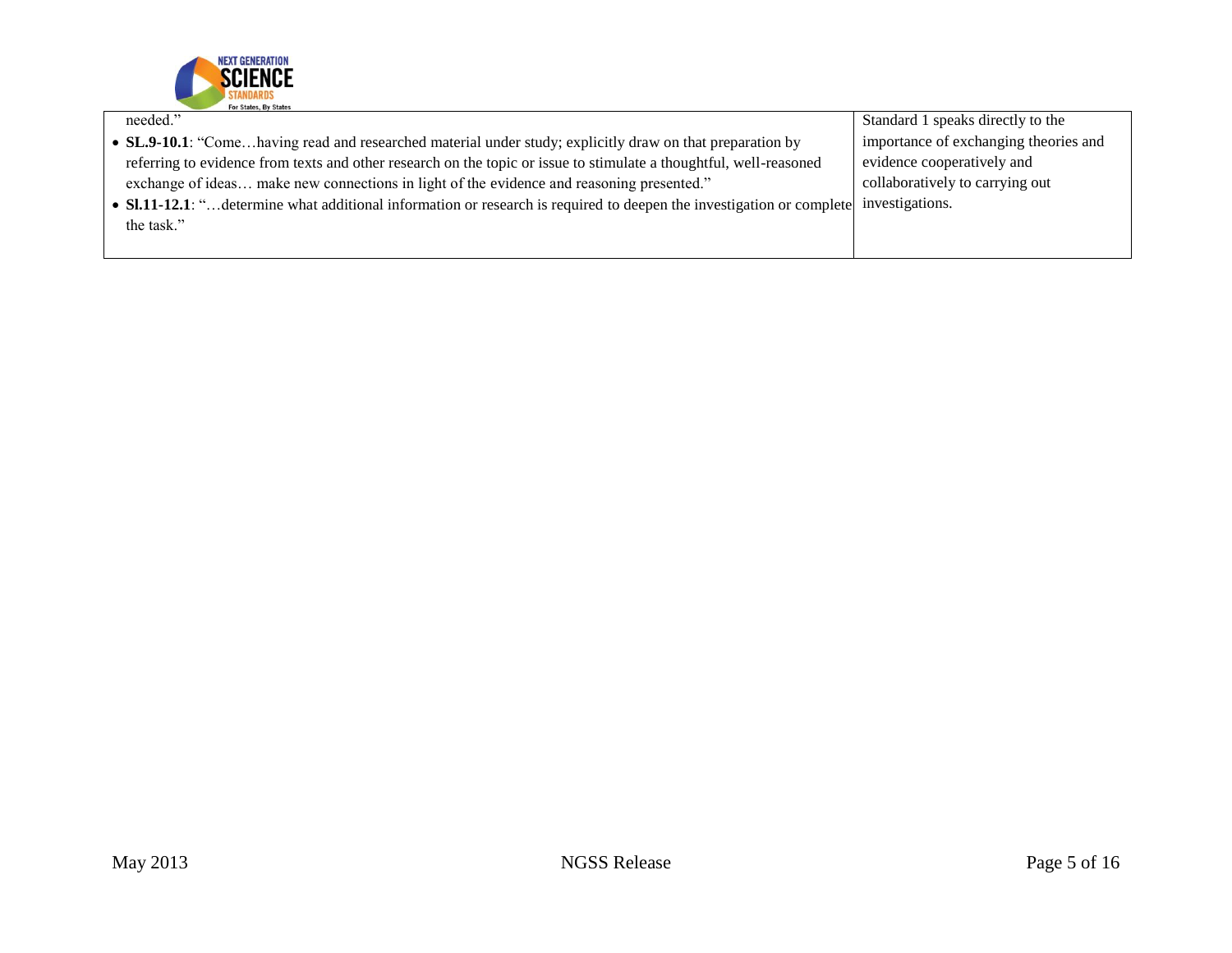

#### **Science and Engineering Practice: Analyzing and Interpreting Data**

Once collected, data must be presented in a form that can reveal any patterns and relationships and that allows results to be communicated to others. Because raw data as such have little meaning, a major practice of scientists is to organize and interpret data through tabulating, graphing, or statistical analysis. Such analysis can bring out the meaning of data—and their relevance—so that they may be used as evidence.

Engineers, too, make decisions based on evidence that a given design will work; they rarely rely on trial and error. Engineers often analyze a design by creating a model or prototype and collecting extensive data on how it performs, including under extreme conditions. Analysis of this kind of data not only informs design decisions and enables the prediction or assessment of performance but also helps define or clarify problems, determine economic feasibility, evaluate alternatives, and investigate failures. (NRC *Framework*, 2012, p. 61-62)

| Supporting CCSS Literacy Anchor Standards and Relevant Portions of the Corresponding Standards for                                                                                                                                                                                                                                                                                                                                                                                                                                                                                                                                                                                                                                                                                                                                        | <b>Connection to Science and Engineering</b>                                                                                                                                                                                                                                                                                                                                   |
|-------------------------------------------------------------------------------------------------------------------------------------------------------------------------------------------------------------------------------------------------------------------------------------------------------------------------------------------------------------------------------------------------------------------------------------------------------------------------------------------------------------------------------------------------------------------------------------------------------------------------------------------------------------------------------------------------------------------------------------------------------------------------------------------------------------------------------------------|--------------------------------------------------------------------------------------------------------------------------------------------------------------------------------------------------------------------------------------------------------------------------------------------------------------------------------------------------------------------------------|
| <b>Science and Technical Subjects</b>                                                                                                                                                                                                                                                                                                                                                                                                                                                                                                                                                                                                                                                                                                                                                                                                     | <b>Practice</b>                                                                                                                                                                                                                                                                                                                                                                |
| <b>CCR Reading Anchor #7:</b> Integrate and evaluate content presented in diverse formats and media, including visually<br>and quantitatively, as well as in words.<br>• RST.6-8.7: "Integrate quantitative or technical information expressed in words in a text with a version of that<br>information expressed visually (e.g., in a flowchart, diagram, model, graph, or table)."<br>• RST.9-10.7: "Translate quantitative or technical information expressed in words in a text into visual form (e.g., a<br>table or chart) and translate information expressed visually or mathematically (e.g., in an equation) into words.<br>• RST.11-12.7: "evaluate multiple sources of information presented in diverse formats and media (e.g.,<br>quantitative data, video, multimedia) in order to address a question or solve a problem." | Scientists and engineers present data in a<br>myriad of visual formats in order to<br>reveal meaningful patterns and trends.<br>Reading Standard 7 speaks directly to the<br>importance of understanding and<br>presenting information that has been<br>gathered in various formats to reveal<br>patterns and relationships and allow for<br>deeper explanations and analyses. |
| CCR Reading Anchor #9: Analyze how two or more texts address similar themes or topics in order to build<br>knowledge or to compare the approaches the authors take.<br>• RST.6-8.9: "Compare and contrast the information gained from experiments, simulations, video, or multimedia<br>sources with that gained from reading a text on the same topic."<br>• RST.9-10.9: "Compare and contrast findings presented in a text to those from other sources (including their own<br>experiments), noting when the findings support or contradict previous explanations or accounts."<br>• RST.11-12.9: "Synthesize information from a range of sources (e.g., texts, experiments, simulations) into a<br>coherent understanding of a process, phenomenon, or concept, resolving conflicting information when possible."                      | Scientists and engineers use technology<br>to allow them to draw on multiple<br>sources of information in order to create<br>data sets. Reading Standard 9 identifies<br>the importance of analyzing multiple<br>sources in order to inform design<br>decisions and create a coherent<br>understanding of a process or concept.                                                |
| <b>CCR Speaking and Listening #2:</b> Integrate and evaluate information presented in diverse media and formats,<br>including visually, quantitatively, and orally.<br>• SL.8.2: "Analyze the purpose of information presented in diverse media and formats (e.g., visually, quantitatively,<br>$orally) \dots$ "                                                                                                                                                                                                                                                                                                                                                                                                                                                                                                                         | Central to the practice of scientists and<br>engineers is integrating data drawn from<br>multiple sources in order to create a<br>cohesive vision of what the data means.<br>Speaking and Listening Standard 2                                                                                                                                                                 |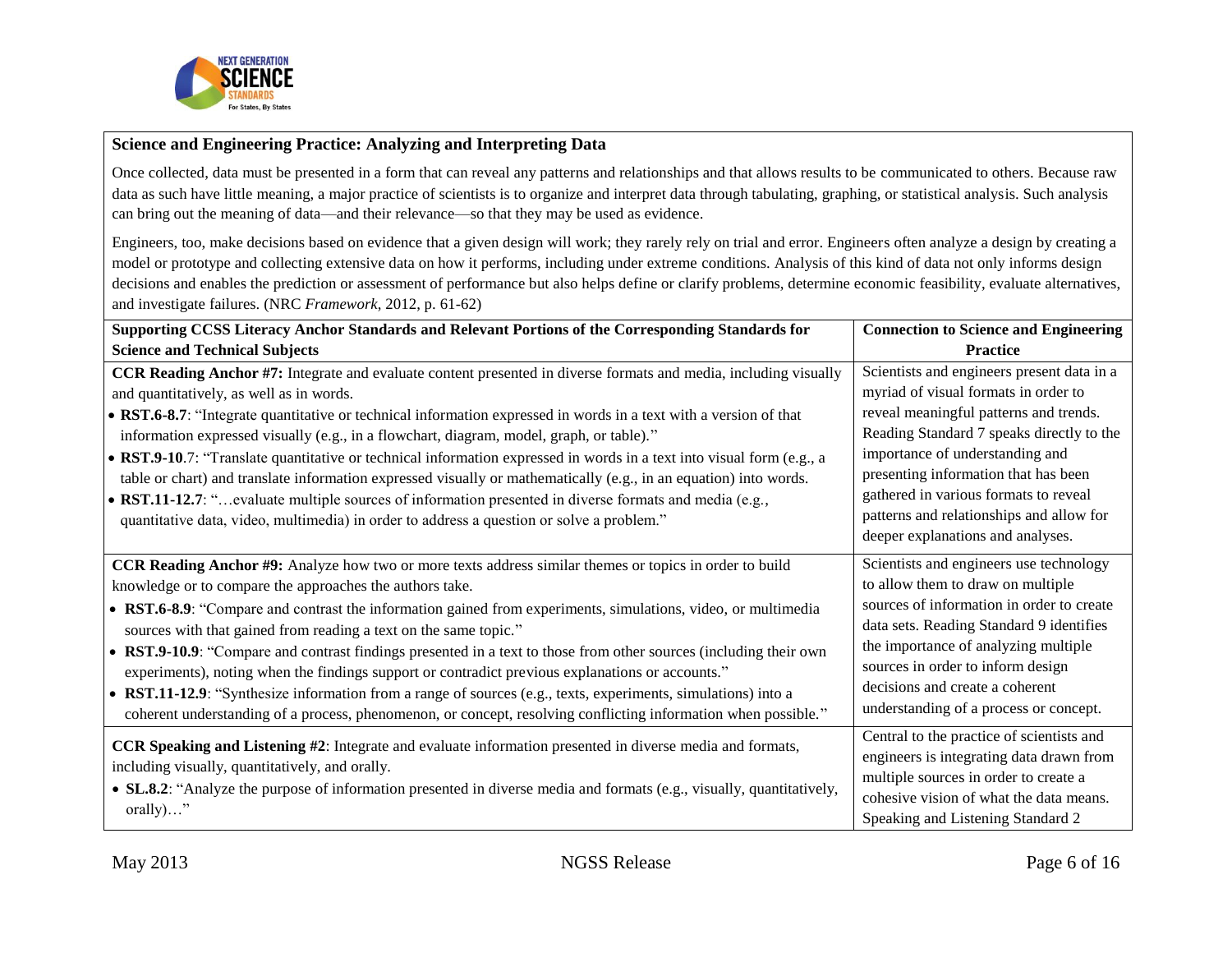

| • SL.9-10.2: "Integrate multiple sources of information presented in diverse media or formats (e.g., visually,           | addresses the importance of such           |
|--------------------------------------------------------------------------------------------------------------------------|--------------------------------------------|
| quantitatively, orally) evaluating the credibility and accuracy of each source."                                         | synthesizing activities to building        |
| • SL.11-12.2: " evaluating the credibility and accuracy of each source and noting any discrepancies among the            | knowledge and defining and clarifying      |
| data."                                                                                                                   | problems. This includes evaluating the     |
|                                                                                                                          | credibility and accuracy of data and       |
|                                                                                                                          | identifying possible sources of error.     |
| CCR Speaking and Listening #5: Make strategic use of digital media and visual displays of data to express                | Presenting data for the purposes of cross- |
| information and enhance understanding of presentations.                                                                  | comparison is essential for identifying    |
| • SL.8.5: "Integrate multimedia and visual displays into presentations to clarify information, strengthen claims and     | the best design solution or scientific     |
| evidence"                                                                                                                | explanation. Speaking and Listening        |
| • SL.9-12.5: "Make strategic use of digital media (e.g., textual, graphical, audio, visual, and interactive elements) in | Standard 5 stresses the importance of      |
| presentations to enhance understanding of findings, reasoning, and evidence"                                             | visual displays of data within             |
|                                                                                                                          | presentations in order to enhance          |
|                                                                                                                          | understanding of the relevance of the      |
|                                                                                                                          | evidence. That way others can make         |
|                                                                                                                          | critical decisions regarding what is being |
|                                                                                                                          | claimed based on the data.                 |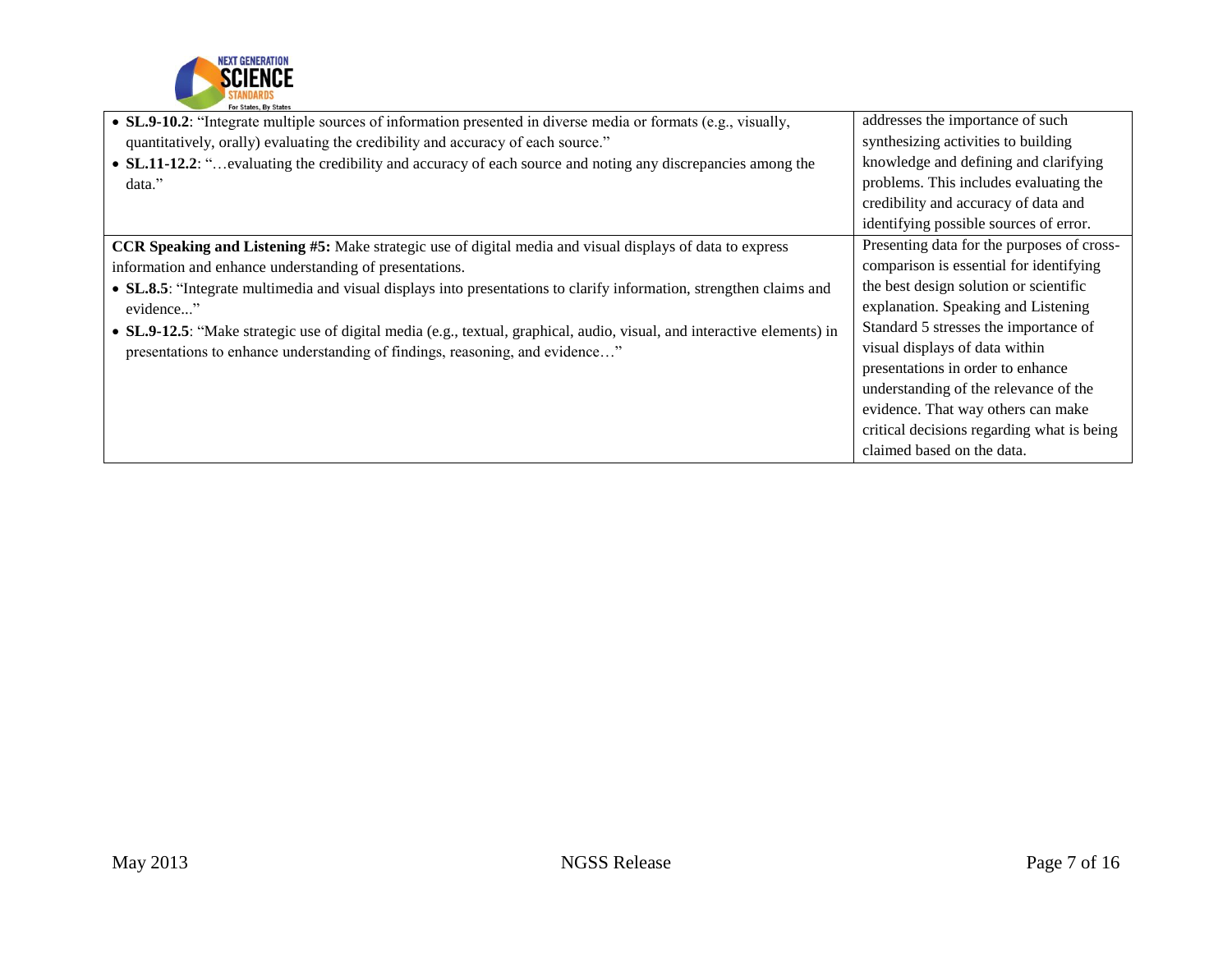

### **Science and Engineering Practice: Constructing Explanations and Designing Solutions**

Asking students to demonstrate their own understanding of the implications of a scientific idea by developing their own explanations of phenomena, whether based on observations they have made or models they have developed, engages them in an essential part of the process by which conceptual change can occur.

In engineering, the goal is a design rather than an explanation. The process of developing a design is iterative and systematic, as is the process of developing an explanation or a theory in science. Engineers' activities, however, have elements that are distinct from those of scientists. These elements include specifying constraints and criteria for desired qualities of the solution, developing a design plan, producing and testing models or prototypes, selecting among alternative design features to optimize the achievement of design criteria, and refining design ideas based on the performance of a prototype or simulation. (NRC *Framework*, 2012, p. 68-69)

| Supporting CCSS Literacy Anchor Standards and Relevant Portions of the Corresponding Standards for                      | <b>Connection to Science and</b>             |
|-------------------------------------------------------------------------------------------------------------------------|----------------------------------------------|
| <b>Science and Technical Subjects</b>                                                                                   | <b>Engineering Practice</b>                  |
| CCR Reading Anchor #1: Read closely to determine what the text says explicitly and to make logical inferences           | Evidence plays a critical role in            |
| from it; cite specific textual evidence when writing or speaking to support conclusions drawn from the text.            | determining a theory in science and a        |
| • RST.6-8.1: "support analysis of science and technical texts."                                                         | design solution in engineering. The          |
| • RST.9-10.1: "support analysis of science and technical texts, attending to the precise details of explanations or     | notion of close reading in Reading           |
| descriptions."                                                                                                          | Standard 1 emphasizes pursing                |
| • RST.11-12.1: "support analysis of science and technical texts, attending to important distinctions the author         | investigations into well-supported           |
| makes and to any gaps or inconsistencies in the account."                                                               | theories and design solutions on the basis   |
|                                                                                                                         | of evidence that is either explicitly stated |
|                                                                                                                         | or implied.                                  |
| <b>CCR Reading Anchor #2:</b> Determine central ideas or themes of a text and analyze their development; summarize      | Part of the power of a scientific theory or  |
| the key supporting details and ideas.                                                                                   | engineering design is its ability to be      |
| • RST.6-8.2: " provide an accurate summary of the text distinct from prior knowledge or opinions."                      | cogently explained. That ability to          |
| • RST.9-10.2: "trace the text's explanation or depiction of a complex process, phenomenon, or concept"                  | determine and clearly state an idea lies at  |
| • RST.11-12.2: "summarize complex concepts, processes, or information presented in a text by paraphrasing them          | the heart of Reading Standard 2.             |
| in simpler but still accurate terms."                                                                                   |                                              |
| <b>CCR Reading Anchor #8:</b> Delineate and evaluate the argument and specific claims in a text, including the validity | Constructing theories and designing          |
| of the reasoning as well as the relevance and sufficiency of the evidence.                                              | solutions both require analysis that is      |
|                                                                                                                         | rooted in rational argument and in           |
| • RST.6-8.8: "Distinguish among facts, reasoned judgment based on research findings, and speculation"                   | evidence stemming from an                    |
| • RST.9-10.8: "Assess the extent to which the reasoning and evidence in a text support the author's claim or a          | understanding of the world. Reading          |
| recommendation for solving a scientific or technical problem."                                                          | Standard 8 emphasizes evaluating the         |
| • RST.11-12.8: "Evaluate the hypotheses, data, analysis, and conclusions in a science or technical text, verifying the  | validity of arguments and whether the        |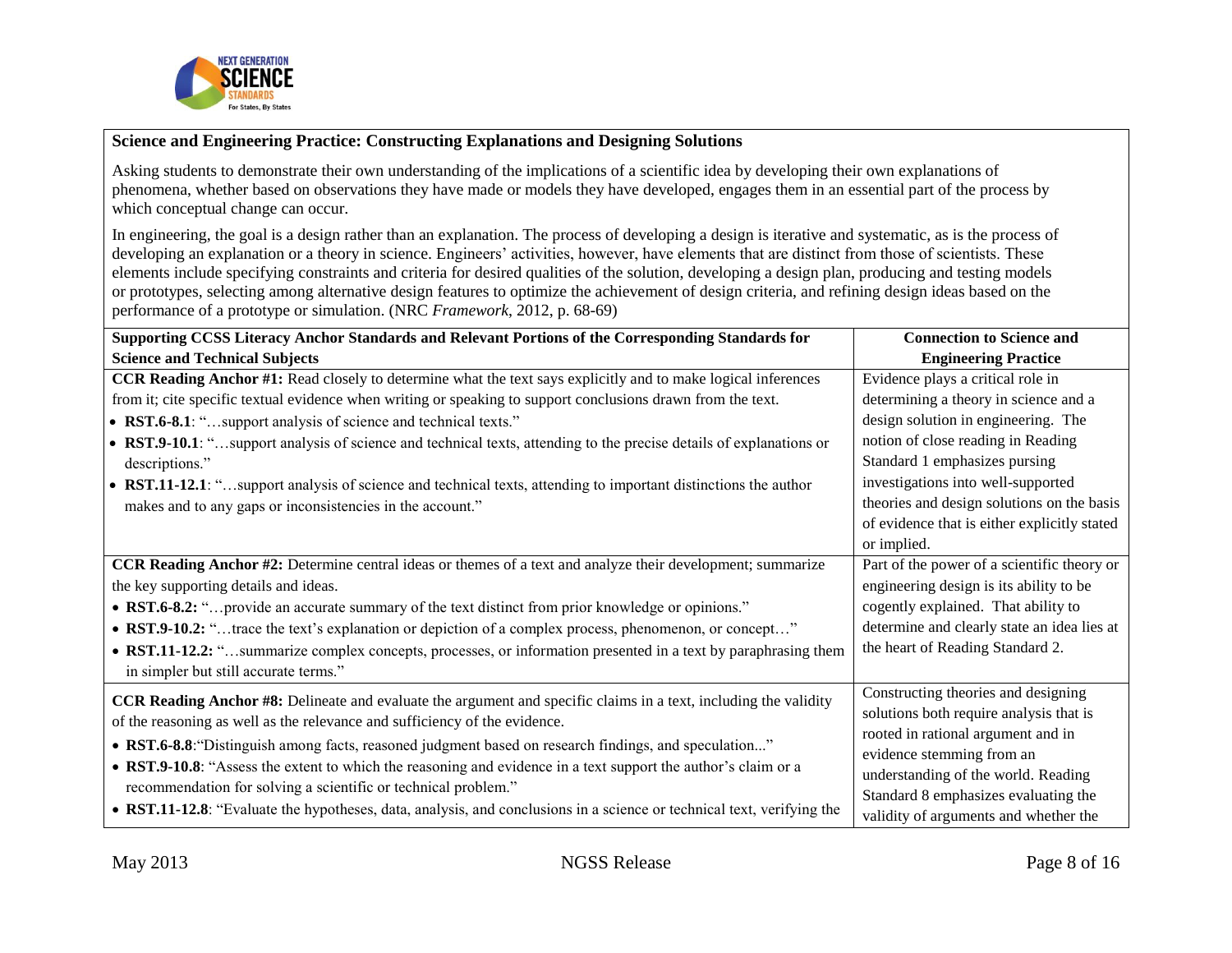

| data when possible and corroborating or challenging conclusions with other sources of information."                | evidence offered backs up the claim       |
|--------------------------------------------------------------------------------------------------------------------|-------------------------------------------|
|                                                                                                                    | logically.                                |
| CCR Writing Anchor #2: Write informative/explanatory texts to examine and convey complex ideas and                 | Building a theory or a model that         |
| information clearly and accurately through the effective selection, organization, and analysis of content.         | explains the natural world requires close |
| • WHST.6-8.2: "Develop the topic with relevant, well-chosen facts, definitions, concrete details, quotations, or   | attention to how to weave together        |
| other information and examples"                                                                                    | evidence from multiple sources. With a    |
| • WHST.9-10.2: "Develop the topic with well-chosen, relevant, and sufficient facts, extended definitions,          | focus on clearly communicating complex    |
| concrete details, quotations, or other information and examples appropriate to the audience's knowledge of the     | ideas and information by critically       |
| topic"                                                                                                             | choosing, arranging, and analyzing        |
| • WHST.11-12.2: "Develop the topic thoroughly by selecting the most significant and relevant facts, extended       | information, Writing Standard 2 requires  |
| definitions, concrete details, quotations, or other information and examples appropriate to the audience's         | students to develop theories with the end |
| knowledge of the topic"                                                                                            | goal of explanation in mind.              |
| CCR Writing Anchor #8: Gather relevant information from multiple print and digital sources, assess the credibility | Collecting relevant data across a broad   |
| and accuracy of each source, and integrate the information while avoiding plagiarism.                              | spectrum of sources in a systematic       |
| • WHST.6-8.8: " quote or paraphrase the data and conclusions of others"                                            | fashion is a key element of constructing  |
| • WHST.9-10.8: "assess the usefulness of each source in answering the research question; integrate information     | a theory with explanatory power or a      |
| into the text selectively to maintain the flow of ideas "                                                          | design that meets multiple constraints.   |
| • WHST.11-12.8: "assess the strengths and limitations of each source in terms of the specific task, purpose, and   | Writing Standard 8 spells out the         |
| audience; integrate information into the text selectively to maintain the flow of ideas "                          | importance of gathering applicable        |
|                                                                                                                    | information from multiple reliable        |
|                                                                                                                    | sources in order to construct well-honed  |
|                                                                                                                    | explanations.                             |
| CCR Writing Anchor #9: Draw evidence from literary or informational texts to support analysis, reflection, and     | The route towards constructing a          |
| research.                                                                                                          | rigorous explanatory account centers on   |
| • WHST.6-12.9: "Draw evidence from informational texts to support analysis, reflection, and research."             | garnering the necessary empirical         |
|                                                                                                                    | evidence to support a theory or design.   |
|                                                                                                                    | That same focus on generating evidence    |
|                                                                                                                    | that can be analyzed is at the heart of   |
|                                                                                                                    | Writing Standard 9.                       |
| CCR Speaking and Listening Anchor #4: Present information, findings, and supporting evidence such that             | A theory in science and a design in       |
| listeners can follow the line of reasoning and the organization, development, and style are appropriate to task,   | engineering is a rational explanatory     |
| purpose, and audience.                                                                                             | account of how the world works in light   |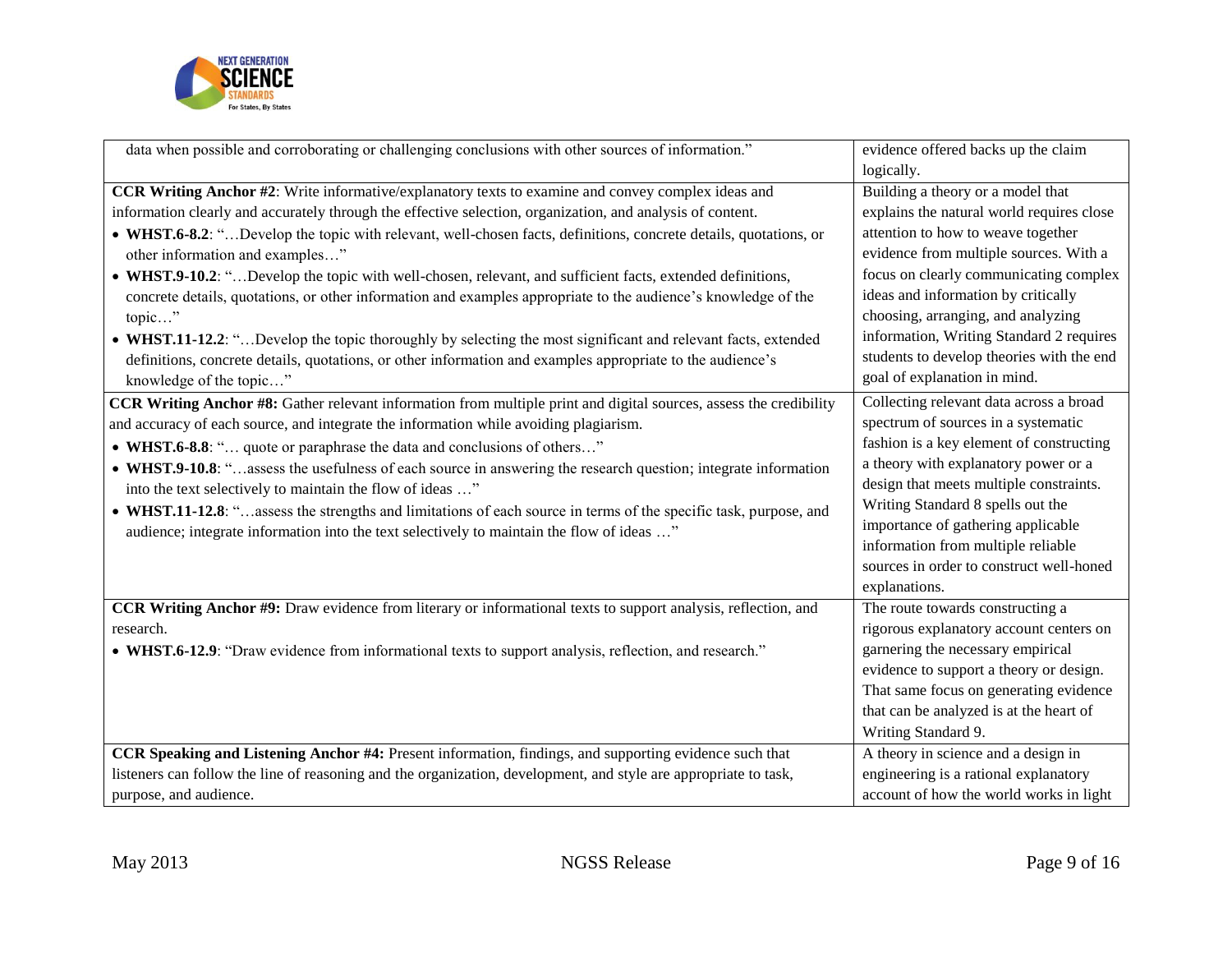

| • SL.8.4: "Present claims and findings, emphasizing salient points in a focused, coherent manner with relevant    | of the evidence. Speaking and Listening    |
|-------------------------------------------------------------------------------------------------------------------|--------------------------------------------|
| evidence, sound valid reasoning"                                                                                  | Standard 4 stresses how the presentation   |
| • SL.9-10.4: "Present information, findings, and supporting evidence clearly, concisely, and logically"           | of findings crucially relies on how the    |
| • SL.11-12.4: "Present information, findings, and supporting evidence, conveying a clear and distinct perspective | evidence is used to illuminate the line of |
| alternative or opposing perspectives are addressed"                                                               | reasoning embedded in the explanation      |
|                                                                                                                   | offered.                                   |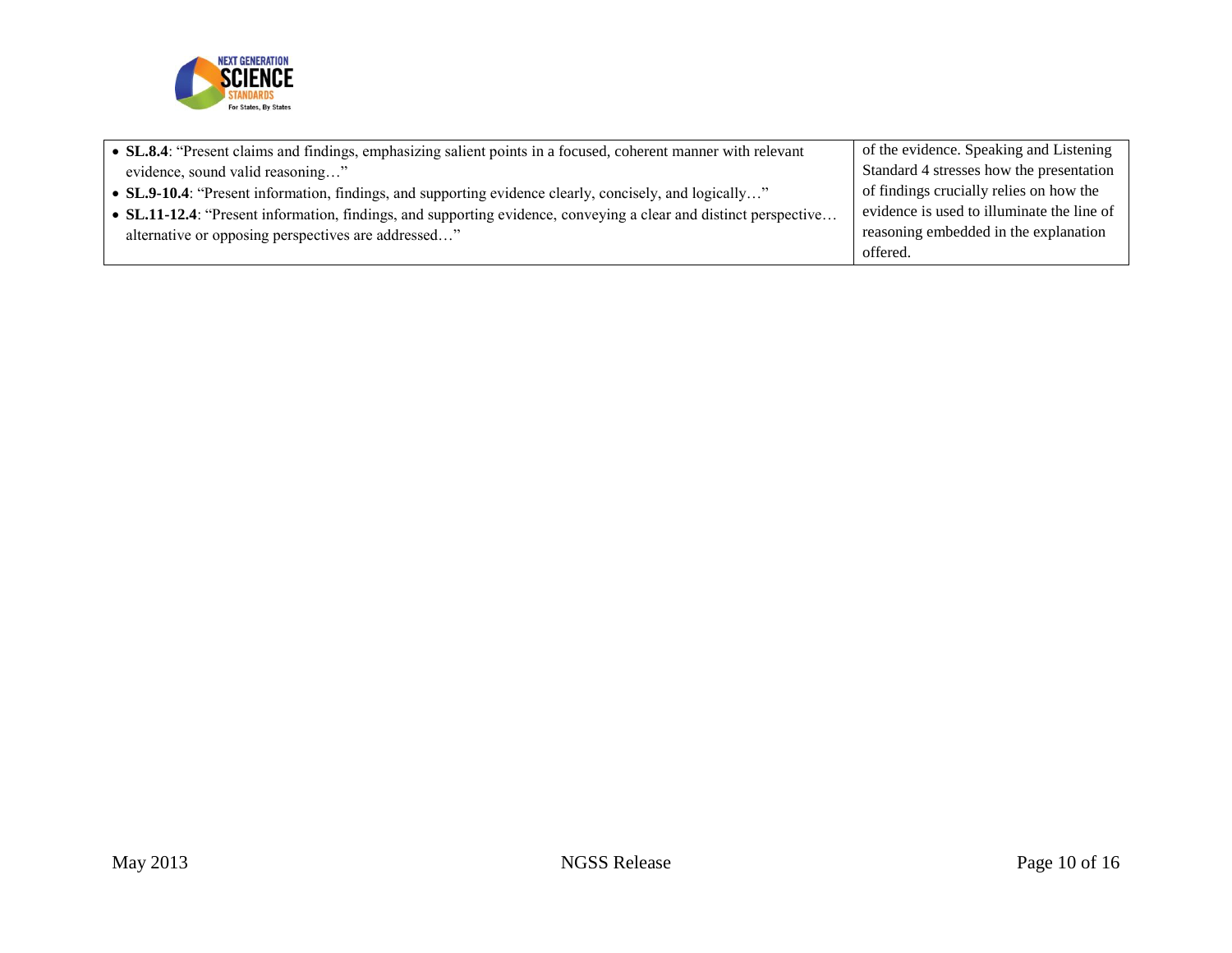

### **Science and Engineering Practice: Engaging in Argument from Evidence**

The study of science and engineering should produce a sense of the process of argument necessary for advancing and defending a new idea or an explanation of a phenomenon and the norms for conducting such arguments. In that spirit, students should argue for the explanations they construct, defend their interpretations of the associated data, and advocate for the designs they propose. (NRC *Framework*, 2012, p. 73)

| Supporting CCSS Literacy Anchor Standards and Relevant Portions of the Corresponding Standards for                     | <b>Connection to Science and</b>            |
|------------------------------------------------------------------------------------------------------------------------|---------------------------------------------|
| <b>Science and Technical Subjects</b>                                                                                  | <b>Engineering Practice</b>                 |
| <b>CCR Reading Anchor #6:</b> Assess how point of view or purpose shapes the content and style of a text.              | The central motivation of scientists and    |
| • RST.6-8.6: "Analyze the author's purpose in providing an explanation, describing a procedure, or discussing an       | engineers is to put forth what they         |
| experiment in a text."                                                                                                 | believe is the best explanation for a       |
| • RST.9-10.6: "Analyze the author's purpose in providing an explanation, describing a procedure, or discussing an      | natural phenomena or design solution,       |
| experiment in a text, defining the question the author seeks to address."                                              | and to verify that representation through   |
| • RST.11-12.6: "Analyze the author's purpose in providing an explanation, describing a procedure, or discussing an     | well wrought arguments. Understanding       |
| experiment in a text, identifying important issues that remain unresolved."                                            | the point of view of scientists and         |
|                                                                                                                        | engineers and how that point of view        |
|                                                                                                                        | shapes the content of the explanation is    |
|                                                                                                                        | what Reading Standard 6 asks students       |
|                                                                                                                        | to attune to.                               |
| CCR Reading Anchor #8: Delineate and evaluate the argument and specific claims in a text, including the validity       | Formulating the best explanation or         |
| of the reasoning as well as the relevance and sufficiency of the evidence.                                             | solution to a problem or phenomenon         |
| • RST.6-8.8: "Distinguish among facts, reasoned judgment based on research findings, and speculation"                  | stems from advancing an argument            |
| • RST.9-10.8: "Assess the extent to which the reasoning and evidence in a text support the author's claim or a         | whose premises are rational and             |
| recommendation for solving a scientific or technical problem."                                                         | supported with evidence. Reading            |
| • RST.11-12.8: "Evaluate the hypotheses, data, analysis, and conclusions in a science or technical text, verifying the | Standard 8 emphasizes evaluating the        |
| data when possible and corroborating or challenging conclusions with other sources of information."                    | validity of arguments and whether the       |
|                                                                                                                        | evidence offered backs up the claim         |
|                                                                                                                        | logically.                                  |
| CCR Reading Anchor #9: Analyze how two or more texts address similar themes or topics in order to build                | Implicit in the practice of identifying the |
| knowledge or to compare the approaches the authors take.                                                               | best explanation or design solution is      |
| • RST.6-8.9: "Compare and contrast the information gained from experiments, simulations, video, or multimedia          | comparing and contrasting competing         |
| sources with that gained from reading a text on the same topic."                                                       | proposals. Reading Standard 9 identifies    |
| • RST.9-10.9: "Compare and contrast findings presented in a text to those from other sources (including their own      | the importance of comparing different       |
| experiments), noting when the findings support or contradict previous explanations or accounts."                       | sources in the process of creating a        |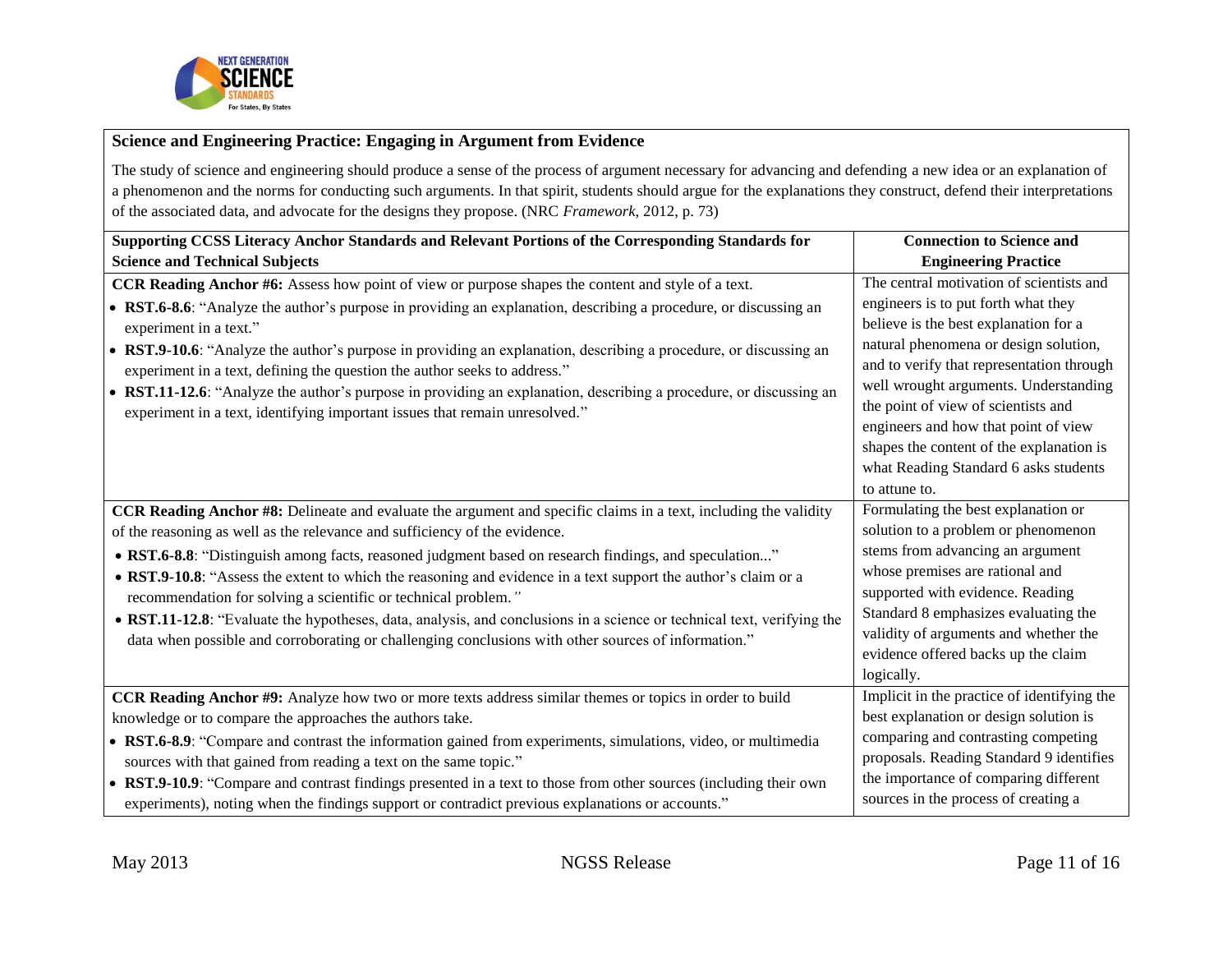

| • RST.11-12.9: "Synthesize information from a range of sources (e.g., texts, experiments, simulations) into a             | coherent understanding of a                 |
|---------------------------------------------------------------------------------------------------------------------------|---------------------------------------------|
| coherent understanding of a process, phenomenon, or concept, resolving conflicting information when possible."            | phenomenon, concept, or design              |
|                                                                                                                           | solution.                                   |
| <b>CCR Writing Anchor #1:</b> Write arguments to support claims in an analysis of substantive topics or texts using valid | Central to the process of engaging in       |
| reasoning and relevant and sufficient evidence.                                                                           | scientific thought or engineering           |
| • WHST.6-8.1: "Support claim(s) with logical reasoning and relevant, accurate data and evidence that                      | practices is the notion that what will      |
| demonstrate an understanding of the topic or text, using credible sources"                                                | emerge is backed up by rigorous             |
| • WHST.9-10.1: "Develop claim(s) and counterclaims fairly, supplying data and evidence for each while pointing            | argument. Writing Standard 1 places         |
| out the strengths and limitations of both claim(s) and counterclaims in a discipline-appropriate form and in a            | argumentation at the heart of the CCSS      |
| manner that anticipates the audience's knowledge level and concerns"                                                      | for science and technology subjects,        |
| • WHST.11-12.1: "Develop claim(s) and counterclaims fairly and thoroughly, supplying the most relevant data               | stressing the importance of logical         |
| and evidence for each while pointing out the strengths and limitations of both claim(s) and counterclaims in a            | reasoning, relevant evidence, and           |
| discipline-appropriate form that anticipates the audience's knowledge level, concerns, values, and possible               | credible sources.                           |
| biases"                                                                                                                   |                                             |
| CCR Speaking & Listening Anchor #1: Prepare for and participate effectively in a range of conversations and               | Reasoning and argument require critical     |
| collaborations with diverse partners, building on others' ideas and expressing their own clearly and persuasively.        | listening and collaboration skills in order |
| • SL.8.1: " Pose questions that connect the ideas of several speakers and respond to others' questions and                | to identify the best explanation for a      |
| comments with relevant evidence, observations, and ideas. Acknowledge new information expressed by others, and,           | natural phenomenon or the best solution     |
| when warranted, qualify or justify their own views in light of the evidence presented."                                   | to a design problem. Speaking and           |
| • SL.9-10.1: "actively incorporate others into the discussion; and clarify, verify, or challenge ideas and                | Listening Standard 1 speaks directly to     |
| conclusions. Respond thoughtfully to diverse perspectives, summarize points of agreement and disagreement, and,           | the importance of comparing and             |
| when warranted, qualify or justify their own views and understanding and make new connections in light of the             | evaluating competing ideas through          |
| evidence and reasoning presented."                                                                                        | argument to cooperatively and               |
| • SI.11-12.1: "Respond thoughtfully to diverse perspectives; synthesize comments, claims, and evidence made on            | collaboratively identify the best           |
| all sides of an issue; resolve contradictions when possible; and determine what additional information or research is     | explanation or solution.                    |
| required to deepen the investigation or complete the task."                                                               |                                             |
| <b>CCR Speaking &amp; Listening Anchor #3:</b> Evaluate a speaker's point of view, reasoning, and use of evidence and     | Evaluating the reasoning in an argument     |
| rhetoric.                                                                                                                 | based on the evidence present is crucial    |
| • SL.8.3: "evaluating the soundness of the reasoning and sufficiency of the evidence, and identifying when                | for identifying the best design or          |
| irrelevant evidence is introduced."                                                                                       | scientific explanation. Speaking and        |
| • SL.9-10.3: "identifying fallacious reasoning or exaggerated or distorted evidence."                                     | Listening Standard 3 directly asserts that  |
| • SL.11-12.3: "assessing the stance, premises, links among ideas, word choice, points of emphasis."                       | students must be able to critique the       |
|                                                                                                                           | point of view within an argument            |
|                                                                                                                           | presented orally from the perspective of    |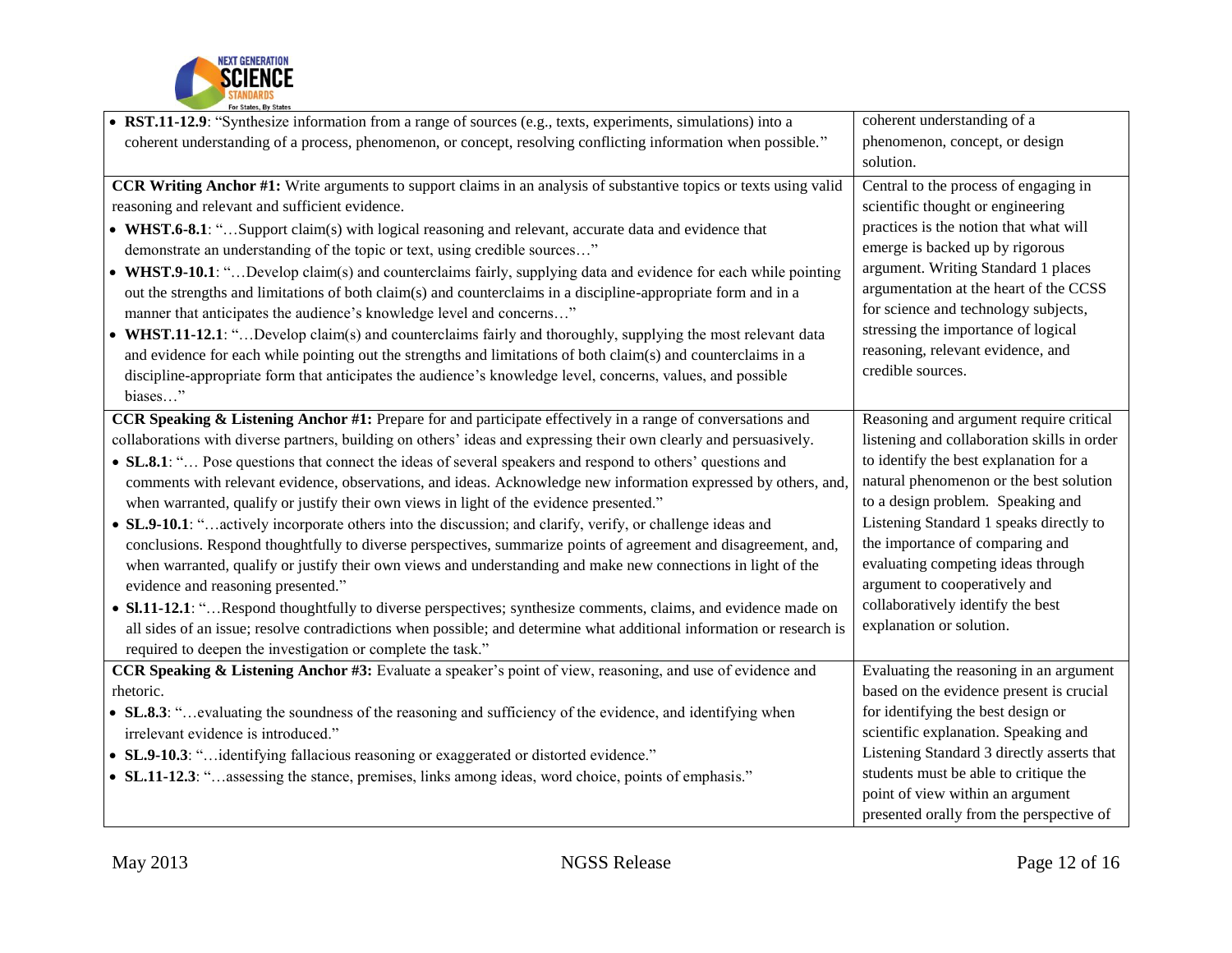

|                                                                                                                   | the evidence provided and reasoning       |
|-------------------------------------------------------------------------------------------------------------------|-------------------------------------------|
|                                                                                                                   | advanced by others.                       |
| CCR Speaking and Listening Anchor #4: Present information, findings, and supporting evidence such that            | The practice of engaging in argument      |
| listeners can follow the line of reasoning and the organization, development, and style are appropriate to task,  | from evidence is a key ingredient in      |
| purpose, and audience.                                                                                            | determining the best explanation for a    |
| • SL.8.4: "Present claims and findings, emphasizing salient points in a focused, coherent manner with relevant    | natural phenomenon or the best solution   |
| evidence, sound valid reasoning"                                                                                  | to a design problem. Speaking and         |
| • SL.9-10.4: "Present information, findings, and supporting evidence clearly, concisely, and logically"           | Listening Standard 4 stresses how the     |
| • SL.11-12.4: "Present information, findings, and supporting evidence, conveying a clear and distinct perspective | presentation of findings crucially relies |
| alternative or opposing perspectives are addressed"                                                               | on how the evidence is used to            |
|                                                                                                                   | illuminate the line of reasoning          |
|                                                                                                                   | embedded in the explanation offered.      |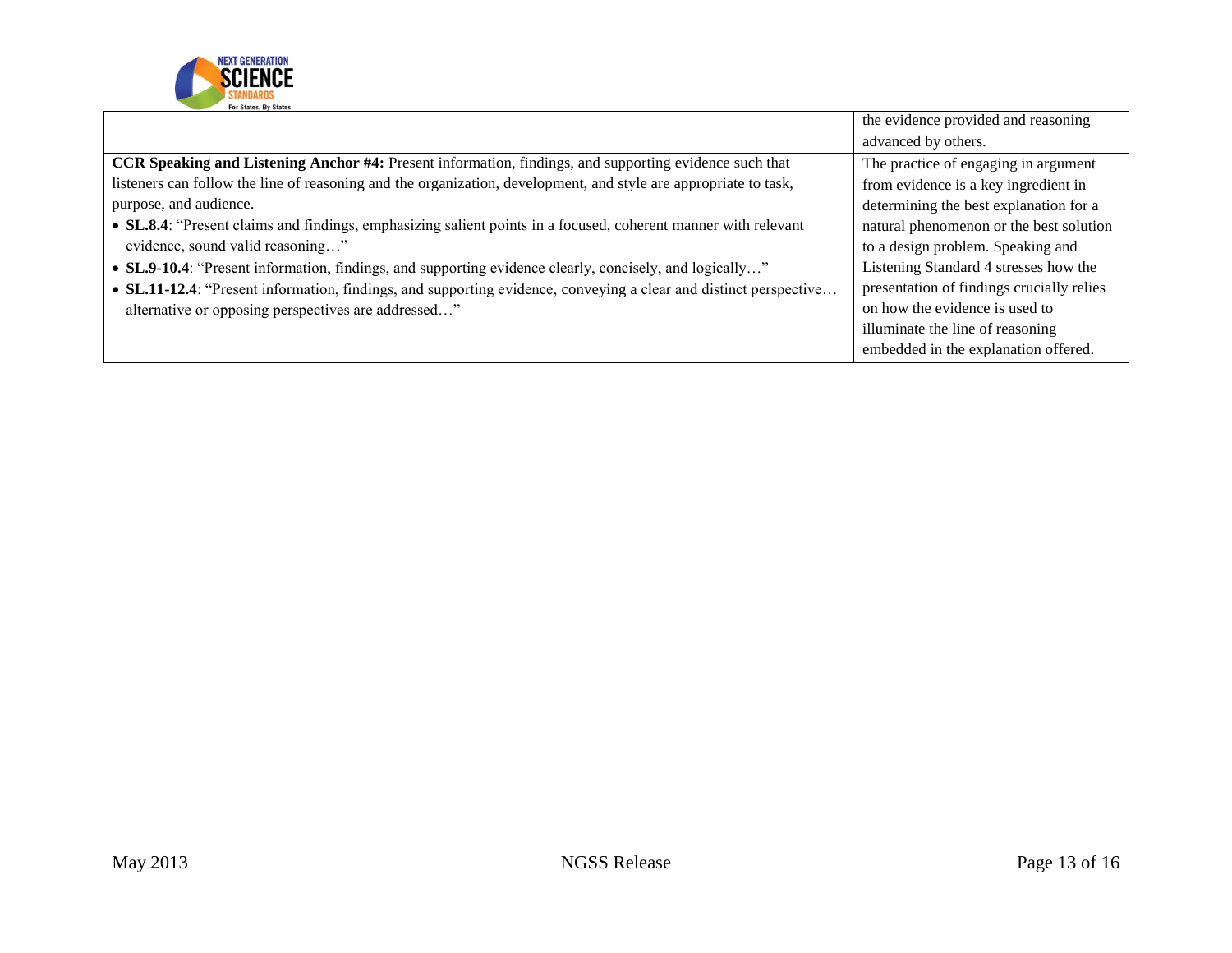

## **Science and Engineering Practice: Obtaining, Evaluating, and Communicating Information**

Any education in science and engineering needs to develop students' ability to read and produce domain-specific text. As such, every science or engineering lesson is in part a language lesson, particularly reading and producing the genres of texts that are intrinsic to science and engineering. (NRC *Framework*, 2012, p. 76)

| Supporting CCSS Literacy Anchor Standards and Relevant Portions of the Corresponding Standards for                                                                                                                                                                                                                                                                                                                                                                                                                                                                                                                                                                                                                                                                                                                                                                                                                                                                                                                                                                                                                                                                                                                                                                                                                                                                    | <b>Connection to Science and</b>                                                                                                                                                                                                                                                                                                                                                                                                                                                                                                                                                                                                            |
|-----------------------------------------------------------------------------------------------------------------------------------------------------------------------------------------------------------------------------------------------------------------------------------------------------------------------------------------------------------------------------------------------------------------------------------------------------------------------------------------------------------------------------------------------------------------------------------------------------------------------------------------------------------------------------------------------------------------------------------------------------------------------------------------------------------------------------------------------------------------------------------------------------------------------------------------------------------------------------------------------------------------------------------------------------------------------------------------------------------------------------------------------------------------------------------------------------------------------------------------------------------------------------------------------------------------------------------------------------------------------|---------------------------------------------------------------------------------------------------------------------------------------------------------------------------------------------------------------------------------------------------------------------------------------------------------------------------------------------------------------------------------------------------------------------------------------------------------------------------------------------------------------------------------------------------------------------------------------------------------------------------------------------|
| <b>Science and Technical Subjects</b>                                                                                                                                                                                                                                                                                                                                                                                                                                                                                                                                                                                                                                                                                                                                                                                                                                                                                                                                                                                                                                                                                                                                                                                                                                                                                                                                 | <b>Engineering Practice</b>                                                                                                                                                                                                                                                                                                                                                                                                                                                                                                                                                                                                                 |
| CCR Reading Anchor #2: Determine central ideas or themes of a text and analyze their development; summarize<br>the key supporting details and ideas.<br>• RST.6-8.2: " provide an accurate summary of the text distinct from prior knowledge or opinions."<br>• RST.9-10.2: "trace the text's explanation or depiction of a complex process, phenomenon, or concept"<br>• RST.11-12.2: "summarize complex concepts, processes, or information presented in a text by paraphrasing them<br>in simpler but still accurate terms."<br>CCR Reading Anchor #7: Integrate and evaluate content presented in diverse formats and media, including visually<br>and quantitatively, as well as in words.<br>• RST.6-8.7: "Integrate quantitative or technical information expressed in words in a text with a version of that<br>information expressed visually (e.g., in a flowchart, diagram, model, graph, or table)."<br>• RST.9-10.7: "Translate quantitative or technical information expressed in words in a text into visual form (e.g., a<br>table or chart) and translate information expressed visually or mathematically (e.g., in an equation) into words.<br>• RST.11-12.7: "evaluate multiple sources of information presented in diverse formats and media (e.g.,<br>quantitative data, video, multimedia) in order to address a question or solve a problem." | Part of the power of a scientific theory or<br>engineering design is its ability to be<br>cogently explained. That ability to<br>determine and clearly state or summarize<br>a salient scientific concept or phenomena<br>lies at the heart of Reading Standard 2.<br>A key practice within scientific and<br>engineering communities is<br>communicating about data through the<br>use of tables, diagrams, graphs and<br>models. Reading Standard 7 speaks<br>directly to the importance of<br>understanding information that has been<br>gathered by investigators in visual<br>formats that reveal deeper explanations<br>and analyses. |
| <b>CCR Reading Anchor #9:</b> Analyze how two or more texts address similar themes or topics in order to build<br>knowledge or to compare the approaches the authors take.<br>• RST.6-8.9: "Compare and contrast the information gained from experiments, simulations, video, or multimedia<br>sources with that gained from reading a text on the same topic."<br>• RST.9-10.9: "Compare and contrast findings presented in a text to those from other sources (including their own<br>experiments), noting when the findings support or contradict previous explanations or accounts."<br>• RST.11-12.9: "Synthesize information from a range of sources (e.g., texts, experiments, simulations) into a<br>coherent understanding of a process, phenomenon, or concept, resolving conflicting information when possible."                                                                                                                                                                                                                                                                                                                                                                                                                                                                                                                                           | The end goal of these scientific and<br>engineering practices is to position<br>scientists and engineers to be able to<br>evaluate the merit and validity of claims,<br>methods, and designs. Reading Standard<br>9 identifies the importance of<br>synthesizing information from a range of<br>sources to the process of creating a<br>coherent understanding of a phenomenon<br>or concept.                                                                                                                                                                                                                                               |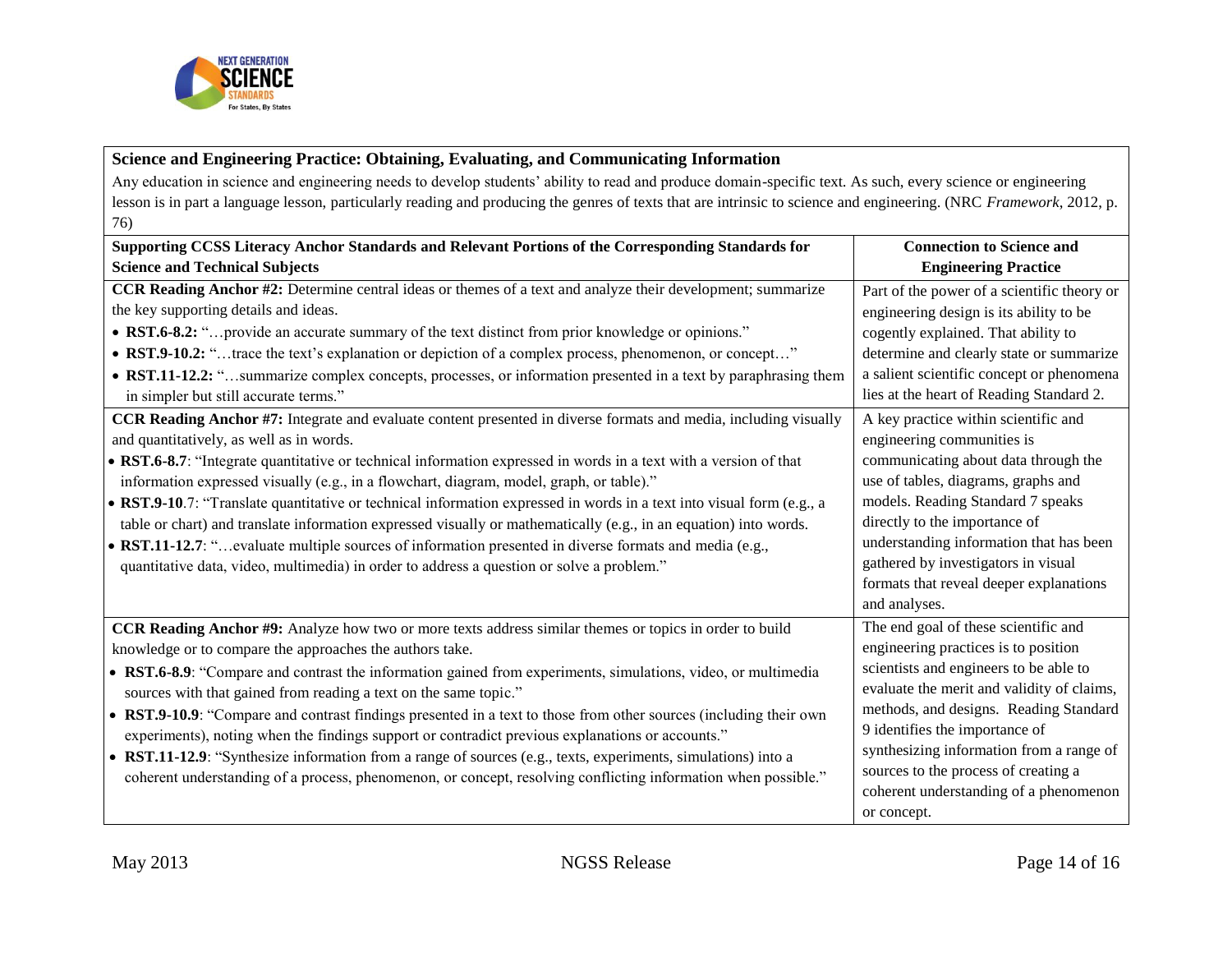

| CCR Reading Anchor #10: Read and comprehend complex literary and informational texts independently and<br>proficiently.<br>• RST.6-8.10: "By the end of grade 8, read and comprehend science/technical texts in the grades 6–8 text<br>complexity band independently and proficiently."<br>• RST.9-10.10: "By the end of grade 10, read and comprehend science/technical texts in the grades 9–10 text<br>complexity band independently and proficiently."<br>• RST.11-12.10: "By the end of grade 12, read and comprehend science/technical texts in the grades 11-CCR text<br>complexity band independently and proficiently."                                                                                                                                                                                                                                                                                                                                                                                                                                                                                                                                                                                                                             | When reading scientific and technical<br>texts, students need to be able to gain<br>knowledge from challenging texts that<br>often make extensive use of elaborate<br>diagrams and data to convey information<br>and illustrate concepts. Reading<br>Standard 10 asks students to read<br>complex informational texts in these<br>fields with independence and<br>confidence.                                                                                                                                |
|--------------------------------------------------------------------------------------------------------------------------------------------------------------------------------------------------------------------------------------------------------------------------------------------------------------------------------------------------------------------------------------------------------------------------------------------------------------------------------------------------------------------------------------------------------------------------------------------------------------------------------------------------------------------------------------------------------------------------------------------------------------------------------------------------------------------------------------------------------------------------------------------------------------------------------------------------------------------------------------------------------------------------------------------------------------------------------------------------------------------------------------------------------------------------------------------------------------------------------------------------------------|--------------------------------------------------------------------------------------------------------------------------------------------------------------------------------------------------------------------------------------------------------------------------------------------------------------------------------------------------------------------------------------------------------------------------------------------------------------------------------------------------------------|
| CCR Writing Anchor #2: Write informative/explanatory texts to examine and convey complex ideas and<br>information clearly and accurately through the effective selection, organization, and analysis of content.<br>• WHST.6-8.2: "include formatting (e.g., headings), graphics (e.g., charts, tables), and multimedia when useful to<br>aiding comprehensionDevelop the topic with relevant, well-chosen facts, definitions, concrete details,<br>quotations, or other information and examples"<br>• WHST.9-10.2: "include formatting (e.g., headings), graphics (e.g., figures, tables), and multimedia when useful<br>to aiding comprehensionDevelop the topic with well-chosen, relevant, and sufficient facts, extended definitions,<br>concrete details, quotations, or other information and examples appropriate to the audience's knowledge of the<br>topic"<br>• WHST.11-12.2: "include formatting (e.g., headings), graphics (e.g., figures, tables), and multimedia when<br>useful to aiding comprehensionDevelop the topic thoroughly by selecting the most significant and relevant facts,<br>extended definitions, concrete details, quotations, or other information and examples appropriate to the audience's<br>knowledge of the topic" | The demand for precision in expression<br>is an essential requirement of scientists<br>and engineers, and using the multiple<br>means available to them is a crucial part<br>of that expectation. With a focus on<br>clearly communicating complex ideas<br>and information by critically choosing,<br>arranging, and analyzing information-<br>particularly through the use of visual<br>means-Writing Standard 2 requires<br>students to develop their claims with the<br>end goal of explanation in mind. |
| <b>CCR Writing Anchor #8:</b> Gather relevant information from multiple print and digital sources, assess the credibility<br>and accuracy of each source, and integrate the information while avoiding plagiarism.<br>• WHST.6-8.8: "using search terms effectivelyquote or paraphrase the data and conclusions of others"<br>• WHST.9-10.8: "using advanced searches effectively; assess the usefulness of each source in answering the<br>research question; integrate information into the text selectively to maintain the flow of ideas "<br>• WHST.11-12.8: "using advanced searches effectively; assess the strengths and limitations of each source in<br>terms of the specific task, purpose, and audience; integrate information into the text selectively to maintain the<br>flow of ideas "<br><b>CCR Speaking &amp; Listening Anchor #1:</b> Prepare for and participate effectively in a range of conversations and                                                                                                                                                                                                                                                                                                                            | Collecting relevant data across a broad<br>spectrum of sources in a systematic<br>fashion is a key element of assessing the<br>validity of claims, methods, and designs.<br>Writing Standard 8 spells out the<br>importance of gathering applicable<br>information from multiple reliable<br>sources so that information can be<br>communicated accurately.<br>Reasoning and argument require critical                                                                                                       |
| collaborations with diverse partners, building on others' ideas and expressing their own clearly and persuasively.                                                                                                                                                                                                                                                                                                                                                                                                                                                                                                                                                                                                                                                                                                                                                                                                                                                                                                                                                                                                                                                                                                                                           | listening and collaboration skills in order                                                                                                                                                                                                                                                                                                                                                                                                                                                                  |